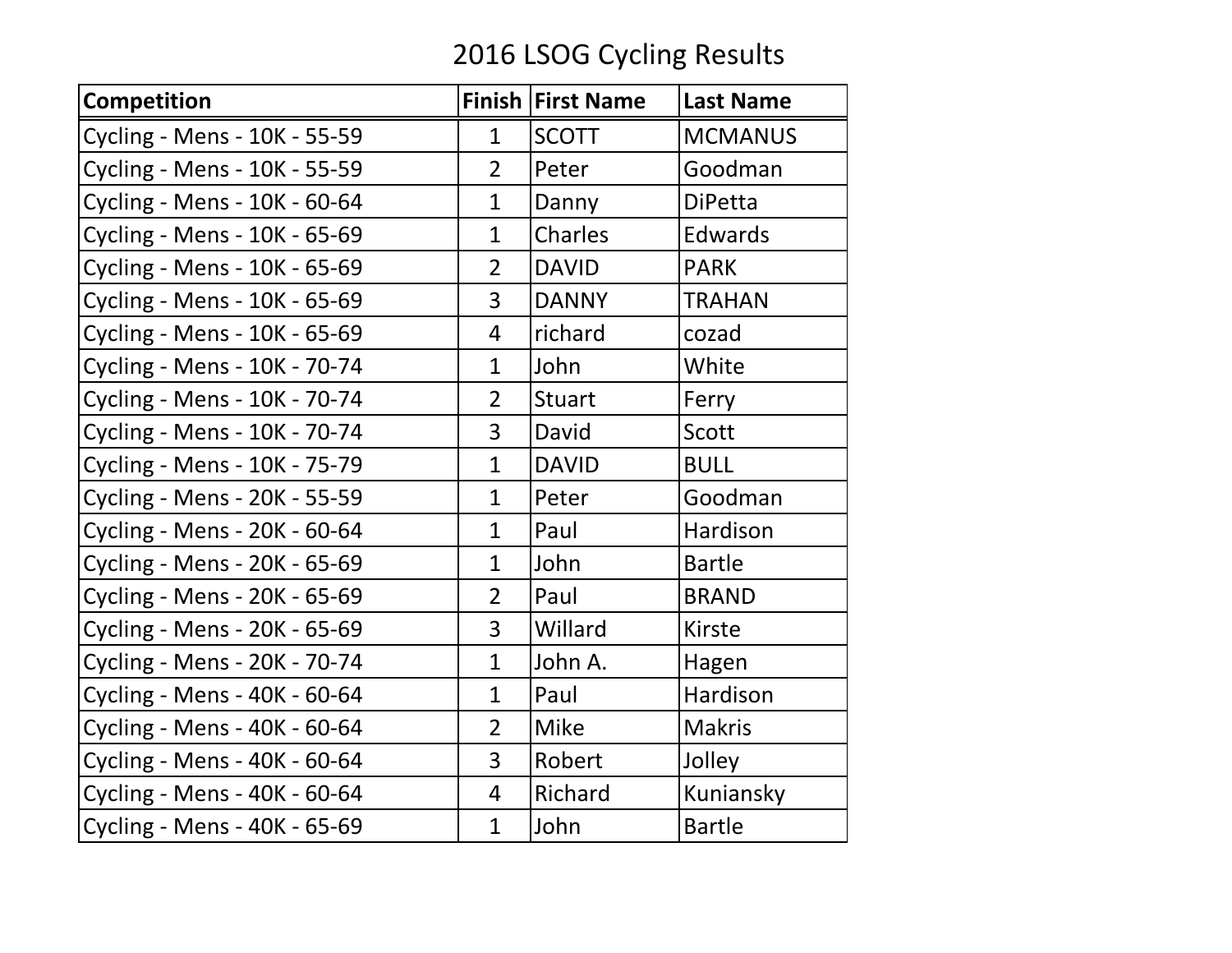## 2016 LSOG Cycling Results

| Cycling - Mens - 40K - 65-69   | $\overline{2}$ | <b>Charles</b>   | <b>Edwards</b>     |
|--------------------------------|----------------|------------------|--------------------|
| Cycling - Mens - 40K - 65-69   | 3              | <b>DANNY</b>     | <b>TRAHAN</b>      |
| Cycling - Mens - 40K - 70-74   | $\mathbf 1$    | John A.          | Hagen              |
| Cycling - Mens - 40K - 70-74   | $\overline{2}$ | David            | <b>Scott</b>       |
| Cycling - Mens - 40K - 75-79   | $\mathbf{1}$   | <b>DAVID</b>     | <b>BULL</b>        |
| Cycling - Mens - 40K - 75-79   | $\overline{2}$ | Paul             | Allen              |
| Cycling - Mens - 5K - 55-59    | $\mathbf{1}$   | <b>SCOTT</b>     | <b>MCMANUS</b>     |
| Cycling - Mens - 5K - 55-59    | $\overline{2}$ | Peter            | Goodman            |
| Cycling - Mens - 5K - 60-64    | $\mathbf{1}$   | Danny            | <b>DiPetta</b>     |
| Cycling - Mens - 5K - 65-69    | $\mathbf{1}$   | <b>DAVID</b>     | <b>PARK</b>        |
| Cycling - Mens - 5K - 65-69    | $\overline{2}$ | <b>Charles</b>   | <b>Edwards</b>     |
| Cycling - Mens - 5K - 65-69    | 3              | Willard          | <b>Kirste</b>      |
| Cycling - Mens - 5K - 65-69    | 4              | Paul             | <b>BRAND</b>       |
| Cycling - Mens - 5K - 65-69    | 5              | richard          | cozad              |
| Cycling - Mens - 5K - 65-69    | 6              | <b>DANNY</b>     | <b>TRAHAN</b>      |
| Cycling - Mens - 5K - 70-74    | $\mathbf{1}$   | John             | White              |
| Cycling - Mens - 5K - 70-74    | $\mathbf{1}$   | <b>Stuart</b>    | Ferry              |
| Cycling - Mens - 5K - 70-74    | 3              | David            | <b>Scott</b>       |
| Cycling - Womens - 10K - 50-54 | $\mathbf{1}$   | <b>STEPHANIE</b> | <b>MOSS</b>        |
| Cycling - Womens - 10K - 50-54 | $\overline{2}$ | Sylvia           | Del Carmen - Duhon |
| Cycling - Womens - 10K - 70-74 | $\mathbf{1}$   | <b>RUTH</b>      | <b>FRAZIER</b>     |
| Cycling - Womens - 20K - 65-69 | $\mathbf{1}$   | <b>Brenda</b>    | <b>Kirste</b>      |
| Cycling - Womens - 40K - 70-74 | $\mathbf{1}$   | <b>RUTH</b>      | <b>FRAZIER</b>     |
|                                |                |                  |                    |